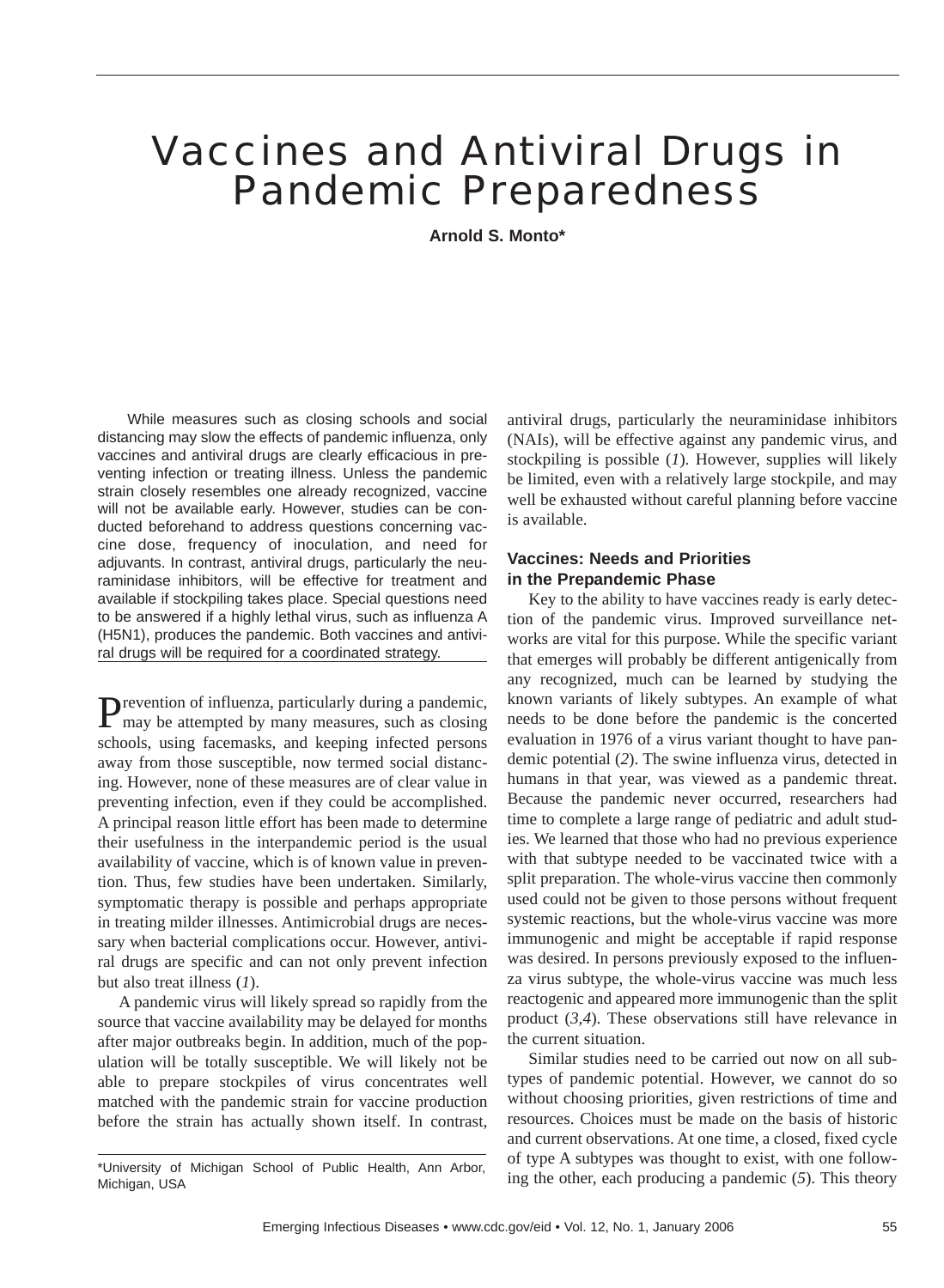predated molecular analysis of the hemagglutinin of the viruses and was based as a classification system derived from their epidemiologic characteristics. As shown in the Table, the concern that swine influenza would appear in 1976 was supported by seroarcheology, evidence in serum samples collected before, for example, 1968 that an A (H2) and A (H3) virus had previously circulated (*6*). Few currently believe this theory in its entirety, since it would require that a subtype remain undetected in a host, perhaps in humans, for a long period of time. However, the determination, using molecular techniques unavailable until well after the pandemics had occurred, that the A (H2N2) and A (H3N2) viruses were reassortants between previous human and avian strains suggested a different origin for these viruses (*7,8*). The avian predecessors of these 2 new viruses were not highly pathogenic, and the resultant pandemics showed a typical U-shaped death rate, highest in the very young and old. The 1918 virus had a different derivation and was apparently not a reassortant but a mutant. It also had an avian origin, but the progenitor virus has not yet been identified, so its pathogenicity in birds is unknown (*9*). However, its epidemiologic signature in humans was high case fatality in young adults (*10*).

The question, then, based on this evidence, is which viruses should be studied to prepare a vaccine to control the next pandemic? Will type A (H2N2) return, in keeping with the recycling theory? Much of the population will now be susceptible. Type A (H9N2), a less pathogenic avian virus, has transmitted occasionally to humans, with little or no further transmission, but has not produced disease with high case fatality (*11*). The highly pathogenic type A (H5N1) virus is at the top of the list of potential pandemic threats. This virus, if it becomes adapted for human transmission without a reduction in virulence, could result in a pandemic far worse than 1918, also involving healthy, younger persons (*12,13*). Other viruses, such as the A (H7) highly pathogenic avian strains, including A (H7N7), which infected humans in the Netherlands, and A (H7N3), which spread extensively in western Canada, can also be considered candidates but are not as high on the list since fewer transmissions to humans and less clinical disease have been seen (*14,15*).

#### **Prepandemic Vaccine Evaluation**

Scientific questions that have been raised concerning the various priority potential pandemic viruses are different, depending on the specific subtypes. The goal in all cases is production of an immune response with the least amount of antigen, so that more doses can be available. Perhaps the simplest situation is that of A (H2N2), a known quantity, because of its presence from 1957 to 1968, in terms of immune response, population likely to be infected, and expected disease characteristics. Also, that

Table Influenza A cubtynes in humans

| <b>Table: Illingchiza / t Sabtypcs in Hamans</b> |                 |                               |
|--------------------------------------------------|-----------------|-------------------------------|
| Year of                                          |                 | Molecular antigenic           |
| recognition                                      | Old terminology | terminology                   |
| 1889                                             |                 | $H2*$                         |
| 1902                                             |                 | H3*                           |
| 1918                                             | Swine influenza | <b>H1N1</b>                   |
| 1932                                             | A0              | <b>H1N1</b>                   |
| 1947                                             | A prime         | <b>H1N1</b>                   |
| 1957                                             | Asian           | H <sub>2</sub> N <sub>2</sub> |
| 1968                                             | Hong Kong       | <b>H3N2</b>                   |
| 1976                                             | Swine           | H1N1†                         |
| 1977                                             | Russian         | <b>H1N1</b>                   |
| *Unknown N subtype.                              |                 |                               |
| <b>t</b> l imited human to human transmission    |                 |                               |

virus presents the fewest issues about vaccine production, for the same reasons. However, the basic question relates to producing the best immune response with the least amount of antigen and avoiding if possible the need for a second injection, which would use additional antigen and delay production of protective immunity. One approach, already studied, is to leave the harvested virus particles intact, the modern equivalent of the whole-virus vaccines evaluated in 1976 (*16*). In persons without prior infection with this virus, 1 injection of as little as 3.8 µg with alum, a widely used adjuvant, produced some antibody response, as determined by the hemagglutination-inhibition (HAI) test, traditionally used to assess protection afforded by inactivated vaccines. A second injection produced high titers. Positive features of this approach are that vaccine could be produced more quickly, and antigen would be spared. A possible negative feature would be reactogenicity in children. However, we do not know whether, with modern purification methods, these vaccines would have the reactogenicity of those produced in 1976. Less work has been done with avian influenza, A (H9N2), but similar approaches might be used with these nonhighly pathogenic avian viruses (*16,17*).

The highly pathogenic A (H5N1) virus presents many more problems in vaccine development and evaluation. The first one, already solved, involves removal of the molecular motif of high pathogenicity, the multibasic cleavage site, from the hemagglutinin. The virus is then reassembled by using reverse genetics, but on a background of the high-growth type A virus, PR8 (*18*). Producing vaccine by using this engineered virus can then proceed without high-level containment. However, we know from previous work with a less pathogenic influenza, A (H5N3) that antibody response to this avian subtype is not good and that adjuvants and multiple doses are required (*19,20*). The A (H5N3) vaccine was given to only small numbers of healthy adults. Response did not occur in persons given  $\leq 30 \mu$ g of antigen alone but did in persons given the antigen with the MF-59 adjuvant. However, after 16 months, essentially no antibody was seen even in those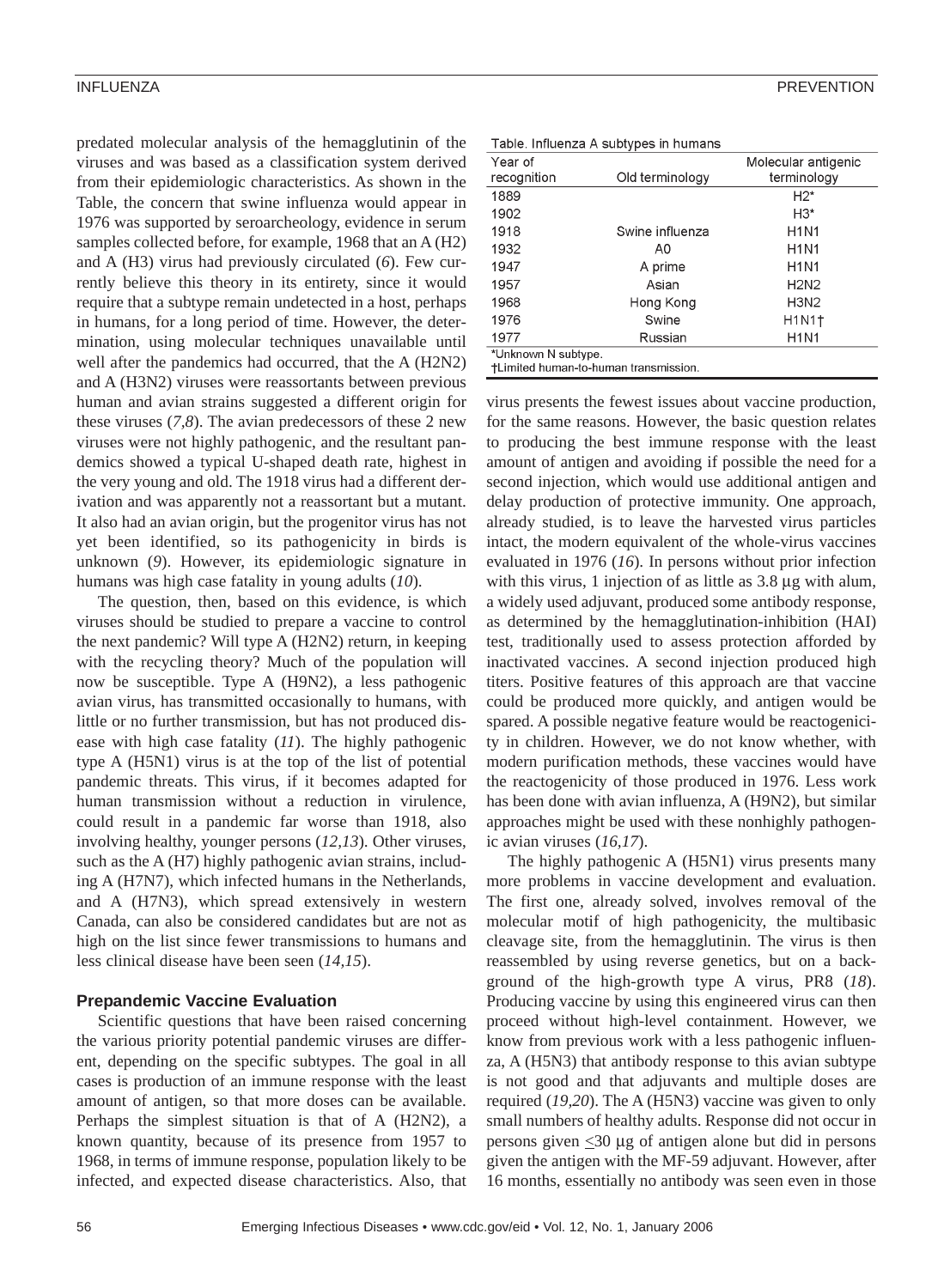who received the vaccine with adjuvant. On revaccination with the same preparation, persons previously given the vaccine with adjuvant had an anamnestic response, while persons given the unadjuvanted vaccine again had a poor response. Measuring and evaluating the meaning of the antibody response to some avian viruses is also an issue. Even infection with the A (H5N1) virus does not produce a good HAI antibody response; the antibody needs to be detected with a neutralization test (*21*). Similarly, neutralization testing is necessary to detect response to vaccine; however, a specific level of HAI antibody has been associated with protection, but no similar correlate of neutralization antibody has yet been developed (*5*).

Further evaluation of dosage and need for booster injection of these vaccines is in process. An international agenda is needed so that the diverse issues will be systematically investigated. Several high-priority vaccines need to be evaluated at various frequencies of administration and dose levels, with and without adjuvants. No single country can do it adequately (*10*). The work has started, especially with the A (H5N1) vaccine produced by reverse genetics, but the research has a long way to go.

## **Antiviral Drugs: What Can be Done Before the Pandemic**

With antiviral drugs, the scientific questions that need to be answered before the pandemic are not as daunting (*13*). Originally, both classes of antiviral drugs were believed to be effective against a pandemic virus. Adamantane action is limited to type A viruses, but all pandemic viruses are type A (*15*). The neuraminidases of many different type A viruses have been evaluated with respect to NAIs, and all have been found susceptible (*1*). As a result, given advance planning so that supplies are available, antiviral drugs can be used early in a pandemic and do not require specific production and formulation. Because they are much less costly than NAIs, adamantanes were part of the overall antiviral strategy (*20*). Having 2 classes of drug increased the amount of antiviral drugs available to stockpile since production limitations are an issue with the NAIs.

Considerable evidence indicates that both classes of drugs work well in prophylaxis against susceptible seasonal influenza viruses and that prophylaxis does not increase resistance. In fact, amantadine prophylaxis has been tested in a pandemic situation, and while efficacy may be reduced in persons with no previous exposure, which seems to increase protection, it is still 70%–80% (*22*). Although no direct comparisons have been carried out with the adamantanes, NAIs appear at least as efficacious. The 2 NAIs, zanamivir and oseltamivir, gave similar results when given daily for 4 or 6 weeks (*23,24*). They may be more efficacious in preventing febrile illnesses, although asymptomatic infection often still occurs. This characteristic is actually desirable, since it provides protection against the next wave of the pandemic virus. However, in some cases, infection is prevented completely, so vaccine should be used when available.

In treatment, adamantanes and NAIs diverge in their efficacy. No reliable data on use in pandemics exists, and no head-to-head studies have been carried out. Studies of treatment with amantadine and rimantadine did not allow firm estimates of how much they shortened duration of illness but were sufficient to conclude that they produced more rapid resolution than symptomatic therapy, such as aspirin (*25*). No data suggest that they prevented complications in any population; indeed, recent experimental studies suggest that they do not (*26*). However, the main reason they have never been considered for therapy in a pandemic is that antiviral resistance occurs in  $\geq 30\%$  of those given the drug for treatment and that resistant viruses are fully pathogenic and transmissible (*27*). While resistance occurs when oseltamivir is used in treatment, it is far less frequent than with the adamantanes, and the mutant viruses may be less infectious and transmissible than wild type (*28–30*). This conclusion cannot be viewed as absolute; with high-volume use, which has occurred thus far only in Japan, resistant viruses could begin to circulate. Emergence of resistance has apparently occurred with adamantanes, and the more recent type A (H5N1) virus, as well as some currently circulating seasonal viruses, are not susceptible to this drug class.

Another advantage of NAIs in therapy is their ability to prevent certain complications (*31,32*). Some evidence also shows increased efficacy in illnesses that are identified as more severe at onset (*33*). We cannot predict how this efficacy would translate into treatment success in a pandemic, but it encourages using them to treat persons who are recognized early to be more symptomatic.

With ordinary influenza viruses of pandemic potential, such as type A (H2N2) and A (H9N2), treatment success in the interpandemic period would be more likely relevant to the pandemic. Such may not be the case with the type A (H5N1) virus. The virus has evolved since the 1997 Hong Kong outbreak, and some evidence of a systemic infection involving the brain and gastrointestinal tract exists (*12,34*). This infection has also been demonstrated in laboratory animals such as ferrets (*35*) and means that the drug may need to reach adequate concentration in these sites, remote from the respiratory tract. Zanamivir is not orally bioavailable and is thus not likely to be useful in treating influenza A (H5N1) infection, although it might play a role in prophylaxis. Oseltamivir, in contrast, is absorbed and metabolized. While human studies of oseltamivir in treatment would be critical now, such studies have been difficult to carry out, since the disease has been occurring in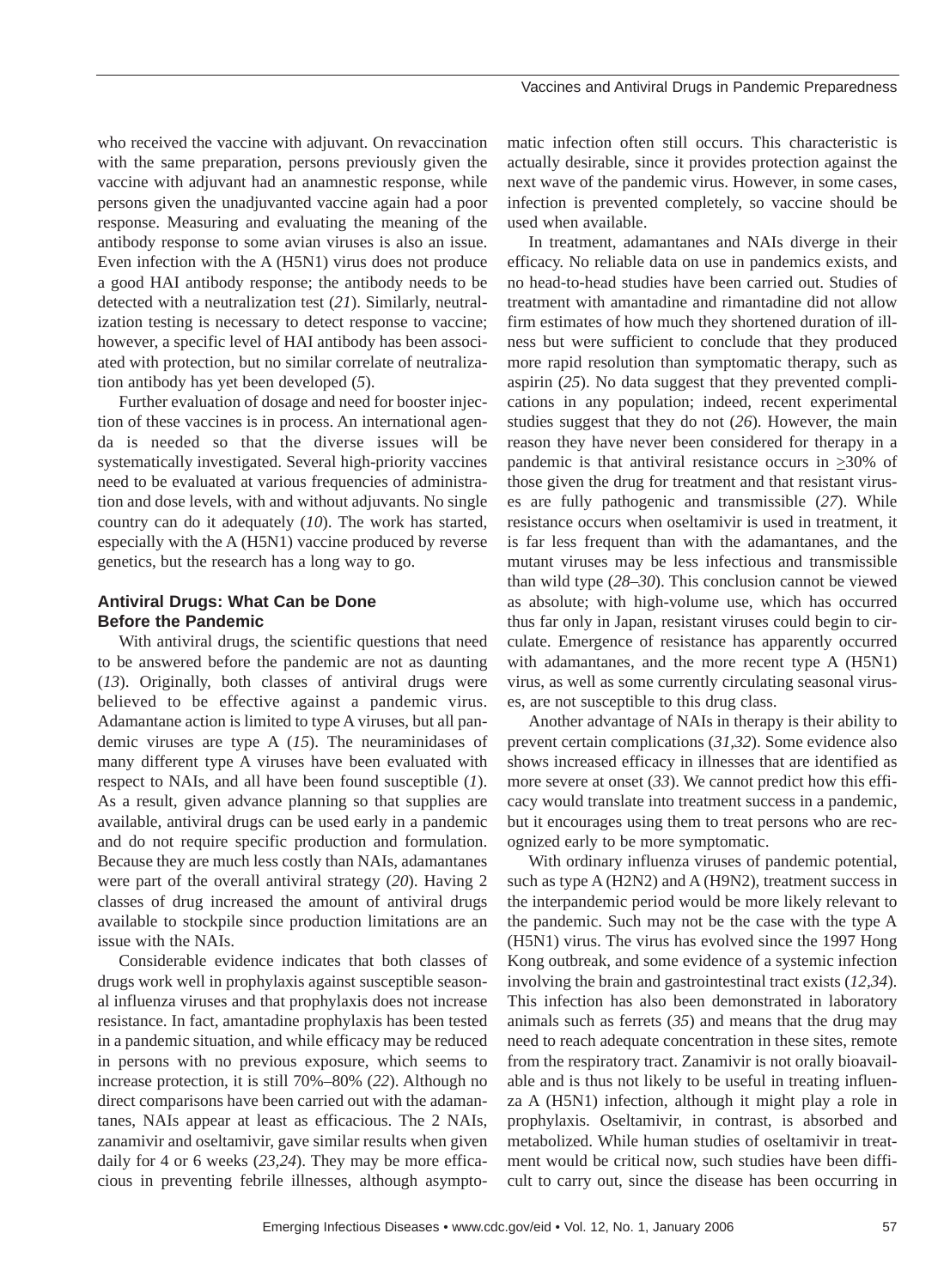areas where recognition of the cause is often delayed. We have yet to determine whether the mixed results that have been described with this drug in the limited case reports are due to late treatment or other factors, such as need for higher doses (13,35). A planned clinical trials network may solve this problem. In the meantime, animal studies are urgently needed to evaluate dosage and duration of therapy, particularly against the Vietnam strain of the A (H5N1) virus. These studies would help guide treatment of human cases until more data are available. Mouse studies have already indicated that, while oseltamivir is effective, it is not as effective when given for 5 days as it was against the 1997 Hong Kong variant of A (H5N1) influenza (*36*). This finding indicates that treatment for 10 days might be necessary, since in the mouse studies, replication resumed after therapy was stopped. The dose may also need to be increased. Studies in ferrets and nonhuman primates would have more relevance to the situation in humans than studies in mice.

#### **Vaccine Activities in the Pandemic**

Countries will need to have pandemic plans in place to establish priorities for vaccine use. However, to help refine these decisions once the pandemic begins, epidemiologicand vaccine-related issues will have to be addressed. The pandemic must be characterized not only in terms of the groups infected but also, more importantly, case fatality in each group. Vaccine supply will be increasing over time, so the question is which groups should get it earlier. Current pandemic planning usually directs vaccine to the groups who traditionally have had the highest death rates, mainly the old and the very young, but this might have to change. If the 1918 pattern repeated itself, or for example, if the A (H5N1) virus produces the pandemic and does not change in virulence or its tendency to infect the young, vaccination priorities would have to be changed radically.

Once the pandemic virus is available, a rapid evaluation will be needed to address questions of dosage, need for adjuvants, and booster vaccination. However, this evaluation will need to be done quickly, especially for regions of the world close to the pandemic origin, so as much work as possible should be done before the pandemic. First, though, a virus for vaccine production will need to be created from the pandemic strain, with appropriate manipulation to make it high yielding. In the process, the molecular and antigenic differences between this virus and those of the same subtype already available will need to be defined. With luck, the pandemic virus may be similar enough to one already studied so that any available concentrates can be used. However, similarity is unlikely because of the antigenic variation of influenza strains within a subtype. Rather than stockpiling, another strategy needs to be considered for vaccines containing a virus such as A (H5N1) for which vaccine development has already begun. That virus can be included in vaccines in use before the pandemic. Although influenza A (H5N1) virus has been evolving, even a poorly matched vaccine might provide some protection, especially against a variant with such high lethality (*37*). Also, if 2 injections of a specific vaccine are necessary, an older vaccine could prime, so that only 1 injection of the new vaccine would be needed. An A (H5N1) vaccine might initially be directed for use in areas such as Southeast Asia, which are experiencing continued avian transmission and occasional spread to humans.

A live, attenuated vaccine would more likely produce antibodies after 1 injection and would have a number of other theoretical advantages over inactivated vaccine in a pandemic. Unfortunately, such a vaccine will not generally be considered for 2 reasons. First, production requires specific pathogen–free eggs and these will be in shorter supply than ordinary eggs. This could change if cell culture could be used. However, the bigger problem involves evaluation before and use early in the pandemic. Since this vaccine virus could reassort, it might introduce the pandemic virus into the population if used too early. The question also arises whether attenuation would be successful with a new and potentially more virulent wild type, a result which could be evaluated in advance in animals (*38*).

#### **Antiviral Drugs in the Pandemic**

While supplies of vaccines will increase as the pandemic evolves, antiviral drug supplies will decrease as stockpiles are depleted. The starting level will depend on the amount of stockpiling, based more on economic and policy consideration than science. As with vaccines, planning decisions will be in place to prioritize use during the initial period, which may need to be modified based on epidemiologic characteristics of the outbreak and clinical characteristics of the cases. The key virologic issue will be whether the pandemic strain is susceptible to the antiviral drugs. Most recent planning, since it is focused on the threat of the A (H5N1) virus, has assumed that adamantanes would not be useful. This assumption means that if the disease is systemic and case fatality is high, among the NAIs only oseltamivir would be useful, since it is absorbed (*39*). Given the limited quantities likely to be available, at least in the near future, the drug will have to be restricted to treat those most likely to die or have severe consequences. Careful observation of treatment results will help to determine if the dose and duration of therapy is appropriate. Seasonal prophylaxis uses larger quantities of drug, but possibly limited postexposure use could be feasible. Zanamivir, if available, might find its role in prevention. Infection is likely through the respiratory tract, and given past evidence, the drug could make a major contribution in prophylaxis before vaccine is available. Throughout,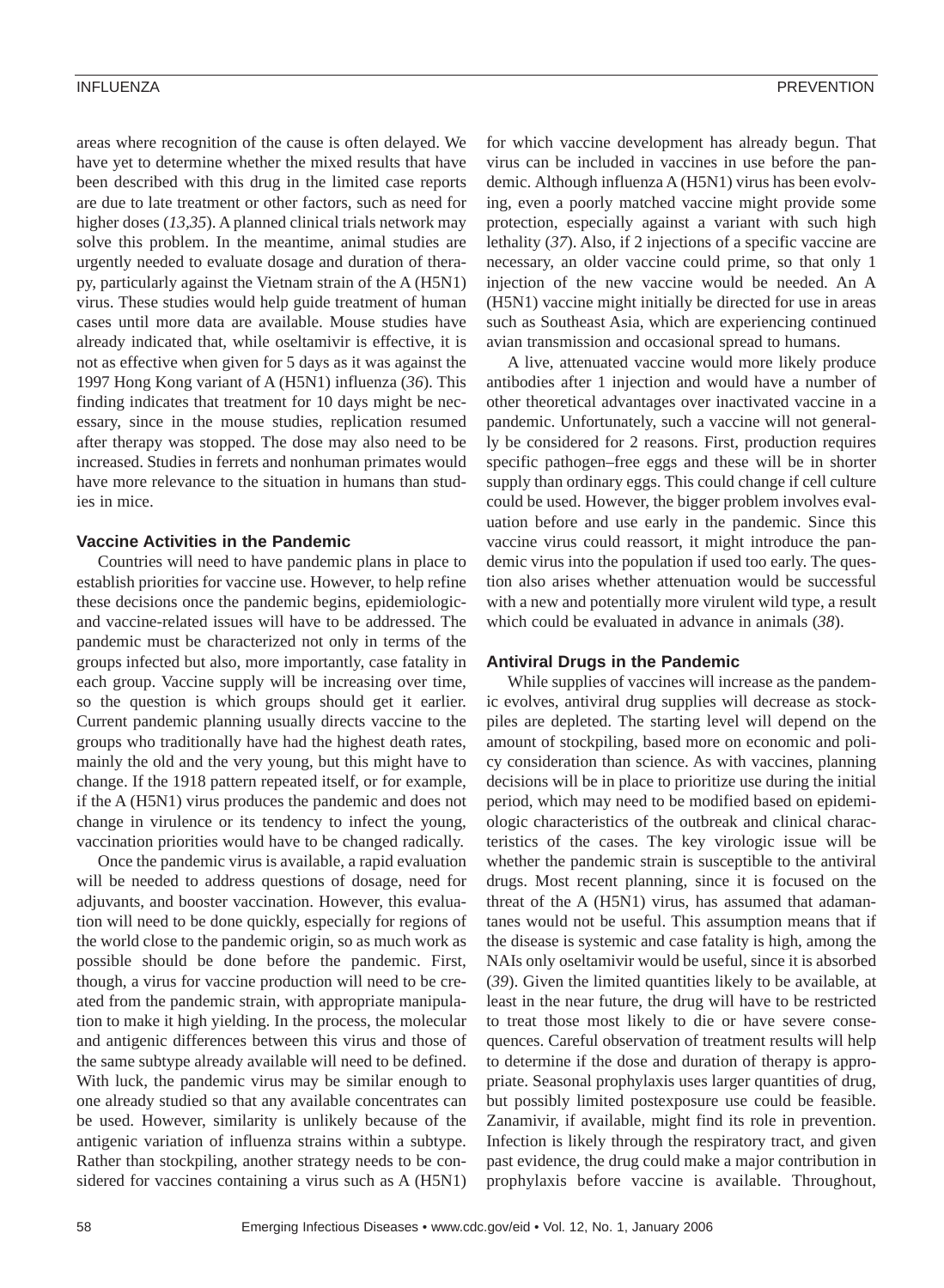mechanisms need to be in place to monitor antiviral resistance, which might emerge as a problem with extensive use of the drugs. A long-term goal should be to develop new antiviral agents against influenza. The global reliance on basically 1 drug from 1 source cannot be allowed to continue. Other NAIs are available for clinical evaluation, and drugs targeting other phases of influenza viral replication would be especially useful.

Given the threat of a virulent virus such as A (H5N1) and the suggestion that adaptation to transmissibility may occur gradually, the concept has emerged that antiviral drugs may be used to interrupt early, local transmission. The aim would be to prevent spread out of the region of origin, in other words, extinguishing the epidemic at its source (*40*). Transmission models suggest that this strategy will work as long as the  $R_0$  or basic reproductive number is not high (*41*). Thus, this goal seems worthy of consideration on more than a theoretical basis. Models also suggest that the approach might be more likely to succeed with partial immunity in the population (*42*). This immunity could be produced by prior vaccination with a current A (H5N1) vaccine. Practical issues may be of greatest concern, especially the ability to put antiviral prophylaxis in place rapidly in rings around cases. Supplies of oseltamivir are also an issue. Will those countries with stockpiles be willing to share with other countries on the possibility, not certainty, that a pandemic could be avoided?

### **Conclusion**

Major challenges are presented in controlling a pandemic with vaccine and antiviral drugs, particularly one caused by an A (H5N1) virus similar to those currently circulating. Some are specific to the particular intervention, but others are more generic. Long-term needs exist, such as developing innovative technologies for vaccine prevention and designing antiviral drugs to affect different targets. However, immediate attention for vaccines must be directed to a coordinated international approach to vaccine evaluation, paying attention to ways in which the least amount of virus can immunize the largest number of persons. Use of a possibly unmatched A (H5N1) vaccine for priming should be considered, especially in Southeast Asia, or other areas with the most pressing need. In those regions, antiviral strategies need to be evaluated; drug studies in animal models will be necessary, given the sporadic nature of the disease in humans. Overall, developing countries will have limited access to vaccines and antiviral drugs, and their needs must not be forgotten. With marginal healthcare infrastructures, they will suffer the most, whatever the severity of the pandemic.

Dr Monto is professor of epidemiology at the University of Michigan School of Public Health. His major research interests are assessing the efficacy of live and inactivated vaccines in prophylaxis and the neuraminidase inhibitors in therapy of influenza, and working with the United States and international organizations on pandemic preparedness.

#### **References**

- 1. Govorkova EA, Leneva IA, Goloubeva OG, Bush K, Webster RD. Comparison of efficacies of RWY-270201, zanamivir, and oseltamivir against H5N1, H9N2, and other avian influenza viruses. Antimicrob Agents Chemother. 2001;45:2723–32.
- 2. Wright PF, Thompson J, Vaughn WK, Folland DS, Sell SHW, Karzon DT. Trials of influenza A/New Jersey/76 virus vaccine in normal children: an overview of age-related antigenicity and reactogenicity. J Infect Dis. 1977;136(Suppl):S731–41.
- 3. Ennis FA, Mayner RE, Barry DW, Manischewitz JE, Dunlap RC, Verbonitz MW, et al. Correlation of laboratory studies with clinical responses to A/New Jersey influenza vaccines. J Infect Dis. 1977;136(Suppl):S397–406.
- 4. Boyer KM, Cherry JD, Wright PF, Lerman SJ, Gross PA, Foy HM, et al. Clinical reactions and serologic responses in healthy children aged six to 35 months after two-dose regimens of inactivated A/New Jersey/76 influenza virus vaccines. J Infect Dis. 1977;136(Suppl):S579–83.
- 5. Davenport FM, Hennessy AV, Francis T Jr. Epidemiologic and immunologic significance of age distribution of antibody to antigenic variants of influenza virus. J Exp Med. 1953;98:641–56.
- 6. Masurel N, Marine WM. Recycling of Asian and Hong Kong influenza A virus hemagglutinins in man. Am J Epidemiol. 1973;97:44–9.
- 7. Scholtissek C, Rohde W, Von Hoyningen V, Rott R. On the origin of the human influenza virus subtypes H2N2 and H3N2. Virology. 1978;87:13–20.
- 8. Kawaoka Y, Krauss S, Webster RG. Avian-to-human transmission of the PB1 gene in influenza A viruses in the 1957 and 1968 pandemics. J Virol. 1989;63:4603–8.
- 9. Reid AH, Taubenberger JK. The origin of the 1918 pandemic influenza virus: a continuing enigma. J Gen Virology. 2003;84(Pt 9):2285–92.
- 10. Olson DR, Simonsen L, Edelson PJ, Morse SS. Epidemiological evidence of an early wave of the 1918 influenza pandemic in New York City. Proc Natl Acad Sci U S A. 2005;102:11059–63.
- 11. Saito T, Lim W, Suzuki T, Suzuki Y, Kida H, Nishimura SI, et al. Characterization of a human H9N2 influenza virus isolated in Hong Kong. Vaccine. 2001;20:125–33.
- 12. Li KS, Guan Y, Wang J, Smith GJ, Xu KM, Duan L, et al. Genesis of a highly pathogenic and potentially pandemic H5N1 influenza virus in eastern Asia. Nature. 2004;430:209–13.
- 13. Tran TH, Nguyen TL, Nguyen TD, Luong TS, Pham PM, Nguyen VC, et al. Avian influenza A (H5N1) in 10 patients in Vietnam. N Engl J Med. 2004;350:1179–88.
- 14. Fouchier RA, Schneeberger PM, Rozendaal FW, Broekman JM, Kemink SA, Munster V, et al. Avian influenza A virus (H7N7) associated with human conjunctivitis and a fatal case of acute respiratory distress syndrome. Proc Natl Acad Sci U S A. 2004;101:1356–61.
- 15. Hirst M, Astell CR, Griffith M, Coughlin SM, Moksa M, Zeng T, et al. Novel avian influenza H7N3 strain outbreak, British Columbia. Emerg Infect Dis. 2004;10:2192–5.
- 16. Hehme N, Engelmann H, Knuzel W, Neumeier E, Sanger R. Pandemic preparedness: lessons learnt from H2N2 and H9N2 candidate vaccines. Med Microbiol Immunol (Berl). 2002;191:203–8.
- 17. Stephenson I, Nicholson KG, Gluck R, Mischler R, Newman RW, Palache AM, et al. Safety and antigenicity of whole virus and subunit influenza A/Hong Kong/1073/99 (H9N2) vaccine in healthy adults: Phase I randomised trial. Lancet. 2003;362:1959–66.